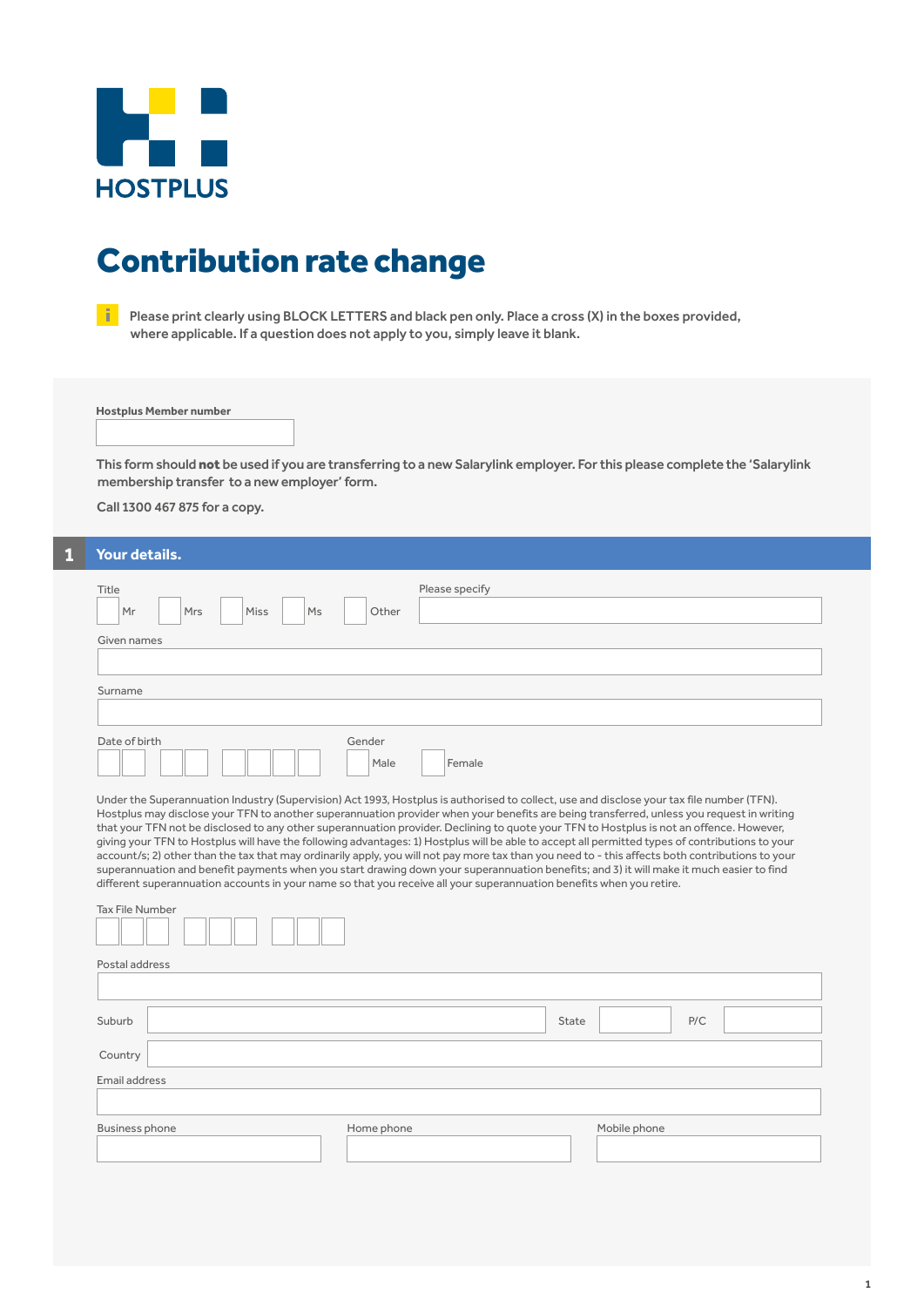Please nominate your contribution rate and return to your payroll officer. If you do not wish to contribute please put '0' in the total contribution rate field.

#### **\*Salarylink (minimum 1%/maximum 10% – see Important information below)**

| Member voluntary (after-tax) contributions  | $\%$          |               |               |
|---------------------------------------------|---------------|---------------|---------------|
| Salary sacrifice (before-tax) contributions | $\frac{0}{0}$ | $\frac{0}{0}$ |               |
| <b>Hostplus Accumulation Account</b>        |               |               |               |
| Member voluntary (after-tax) contributions  | $\frac{0}{0}$ |               |               |
| Salary sacrifice (before-tax) contributions | $\%$          |               | $\frac{0}{0}$ |
| <b>Total contribution rate</b>              |               |               | $\frac{0}{0}$ |

Please note that any Salarylink salary sacrifice contributions will be grossed up by 15% tax when remitted to us by your payroll officer.

\*Salarylink is not available to new entrants

**Important information for Salarylink members only.**

 Changing your Salarylink contribution rate may change your insurance cover. Please contact us before changing your Salarylink contributions for further details.

Ceasing Salarylink contributions will change your insurance cover arrangements with the Trustee. Please contact us before ceasing Salarylink contributions for further details.

If you are recommencing Salarylink contributions, you may be required to provide information for the insurer to assess your insurability for any additional cover.

Until your application has been assessed and accepted by the Trustee or it's insurer, any additional Salarylink insurance will be limited to accident cover only. Refer to the Statewide Product Legacy Guide available at **hostplus.com.au/pds** or contact us for further details.

Please complete the Declaration (section 3) and return this form to your payroll officer.

### **3 Declaration.**

Iш

- **·** I consent to the collection, use and disclosure of my personal and sensitive information under Hostplus' Privacy Policy which is available at **hostplus.com.au/privacy**.
- **·** By providing my email address I agree this is my preferred method to receive communication from Hostplus regarding my account, as well as any updates from the fund. If you would like to change the way Hostplus communicates with you, you can login to Member Online and update your communication preferences or call 1300 467 875.

#### **Signature**

| ີ            | Date |
|--------------|------|
|              |      |
| Name (print) |      |